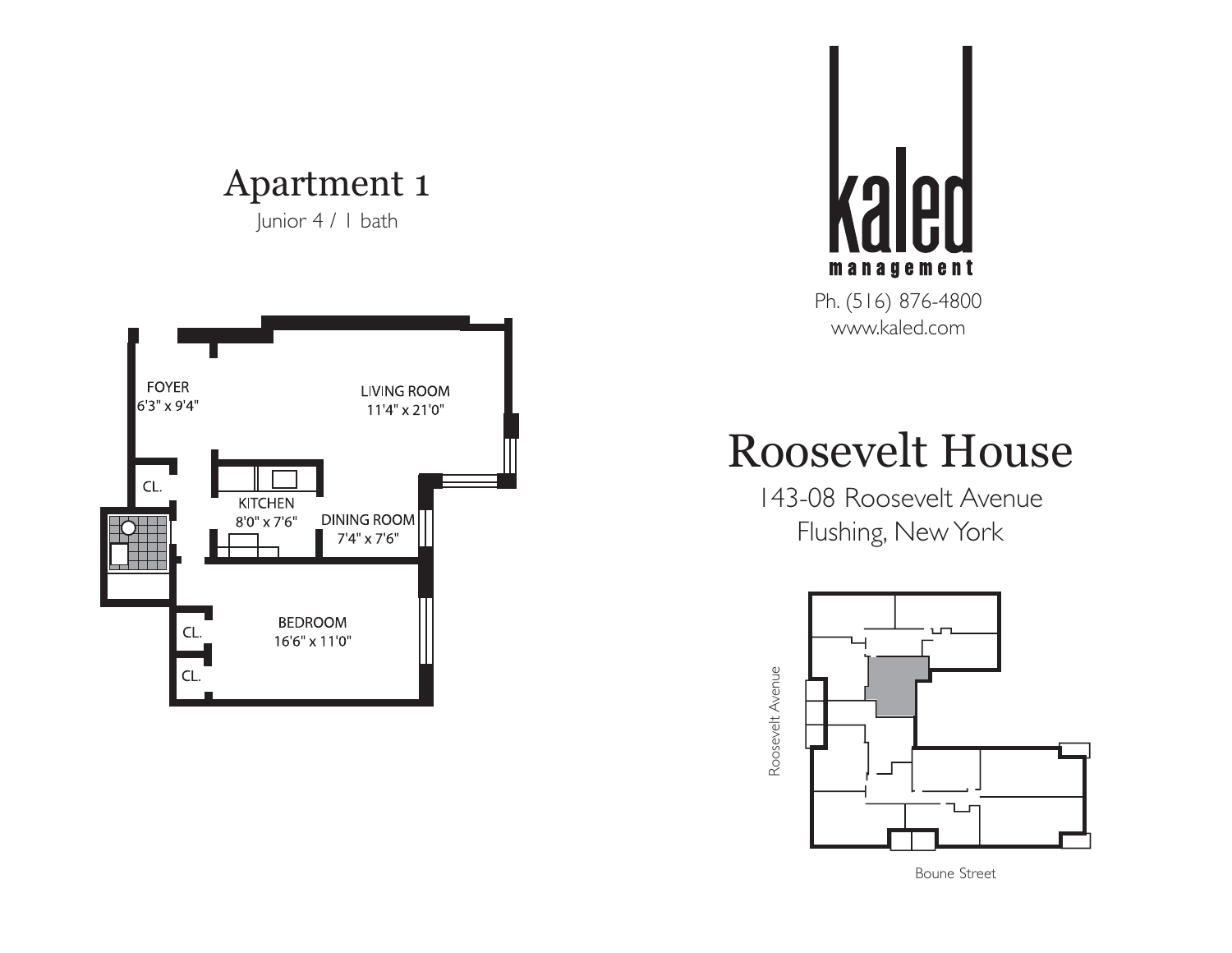Junior 4 / 1 bath





# Roosevelt House



Boune Street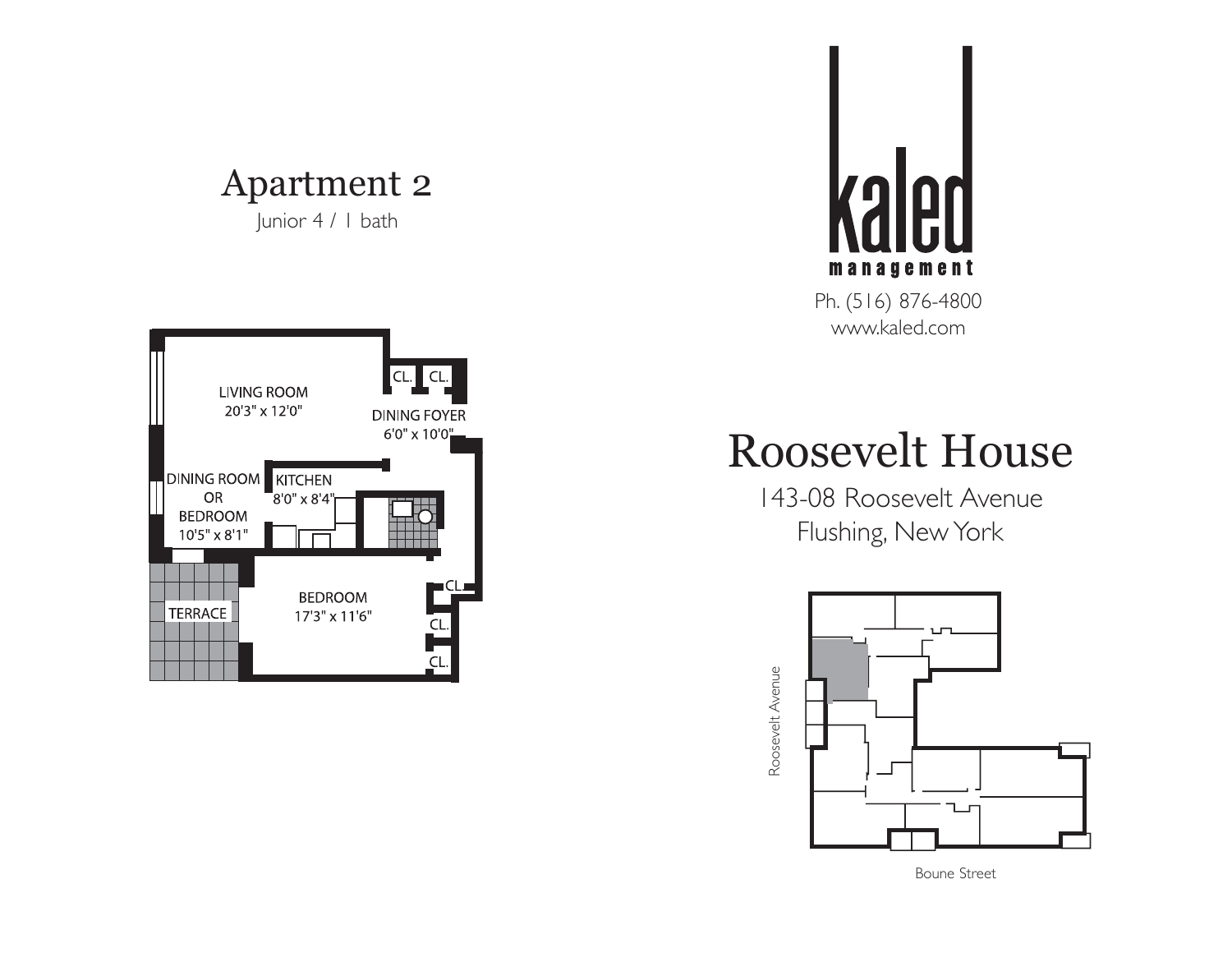#### Apartment 3 Junior 4 / 1 bath





# Roosevelt House



Boune Street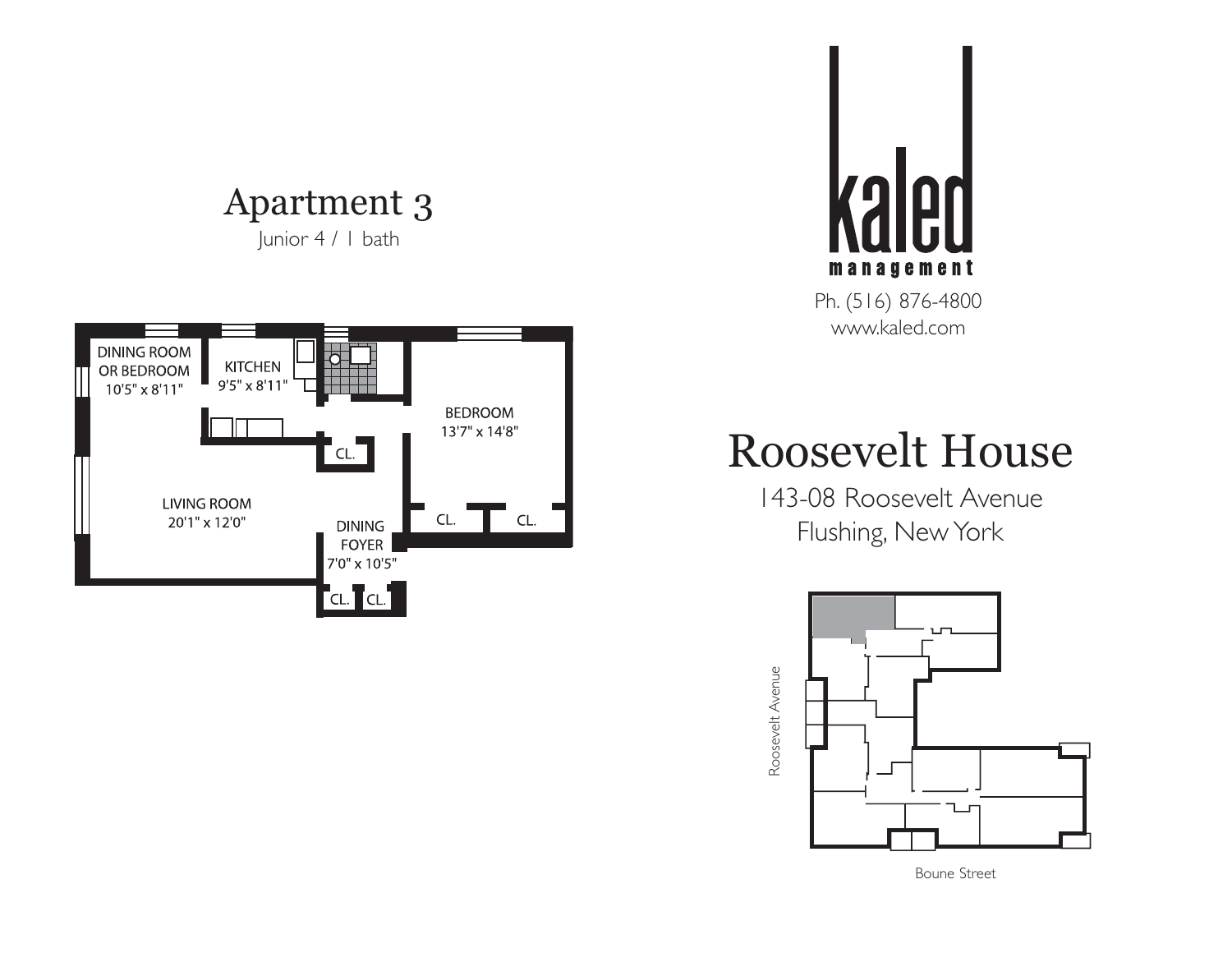2 bedroom / 1 bath





### Roosevelt House



Boune Street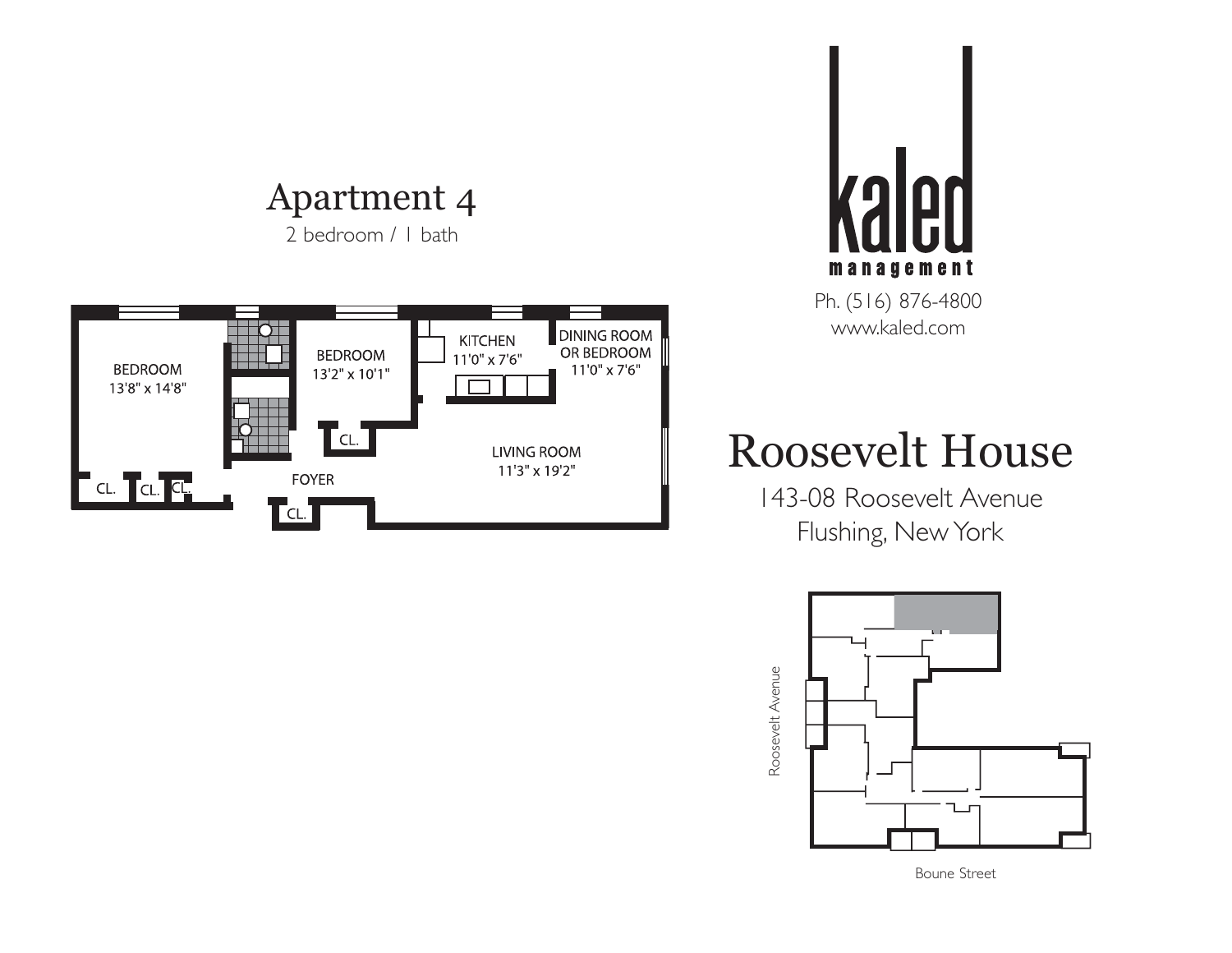Junior 4 / 1 bath





# Roosevelt House



Boune Street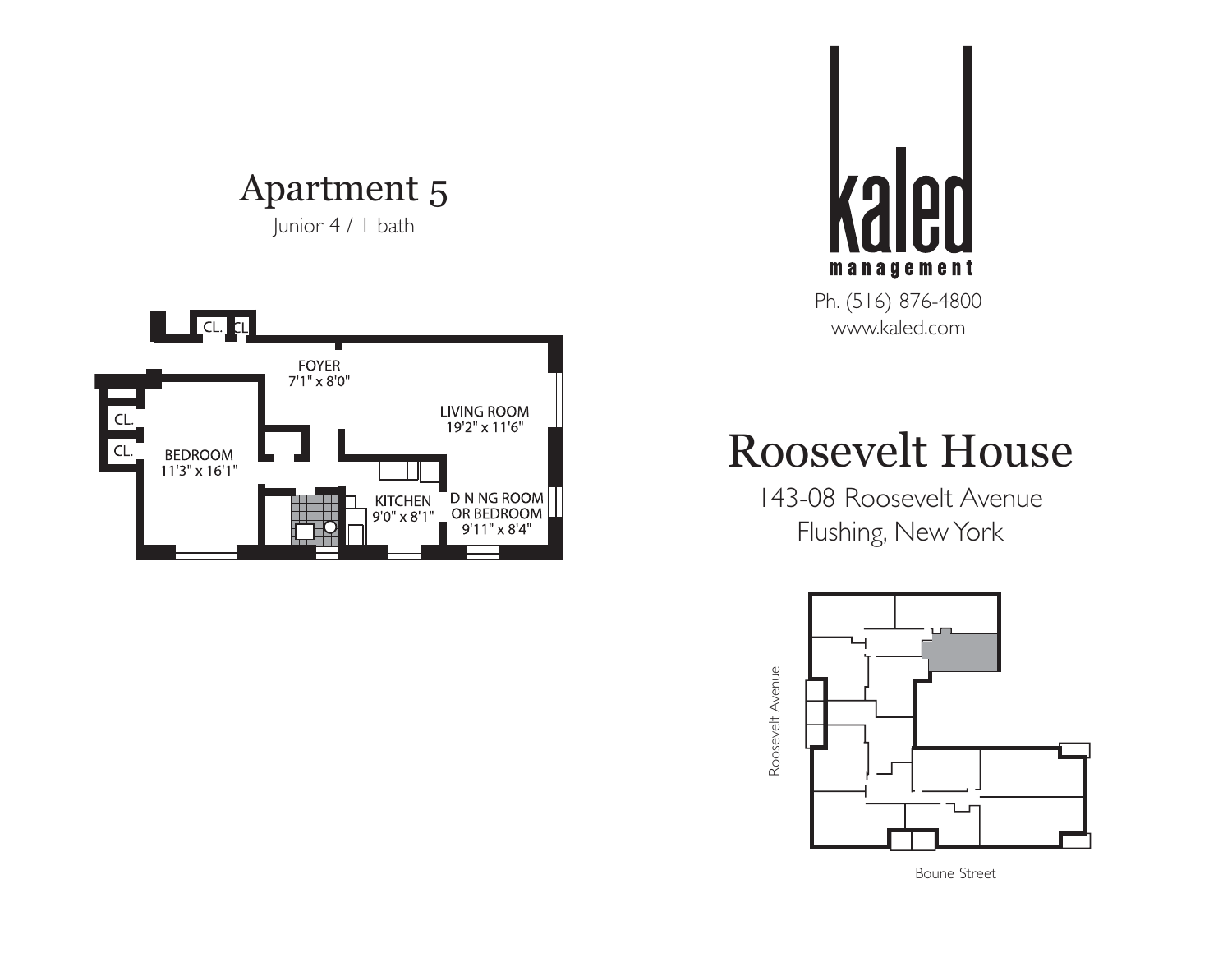Junior 4 / 1 bath





### Roosevelt House

143-08 Roosevelt Avenue Flushing, New York



Boune Street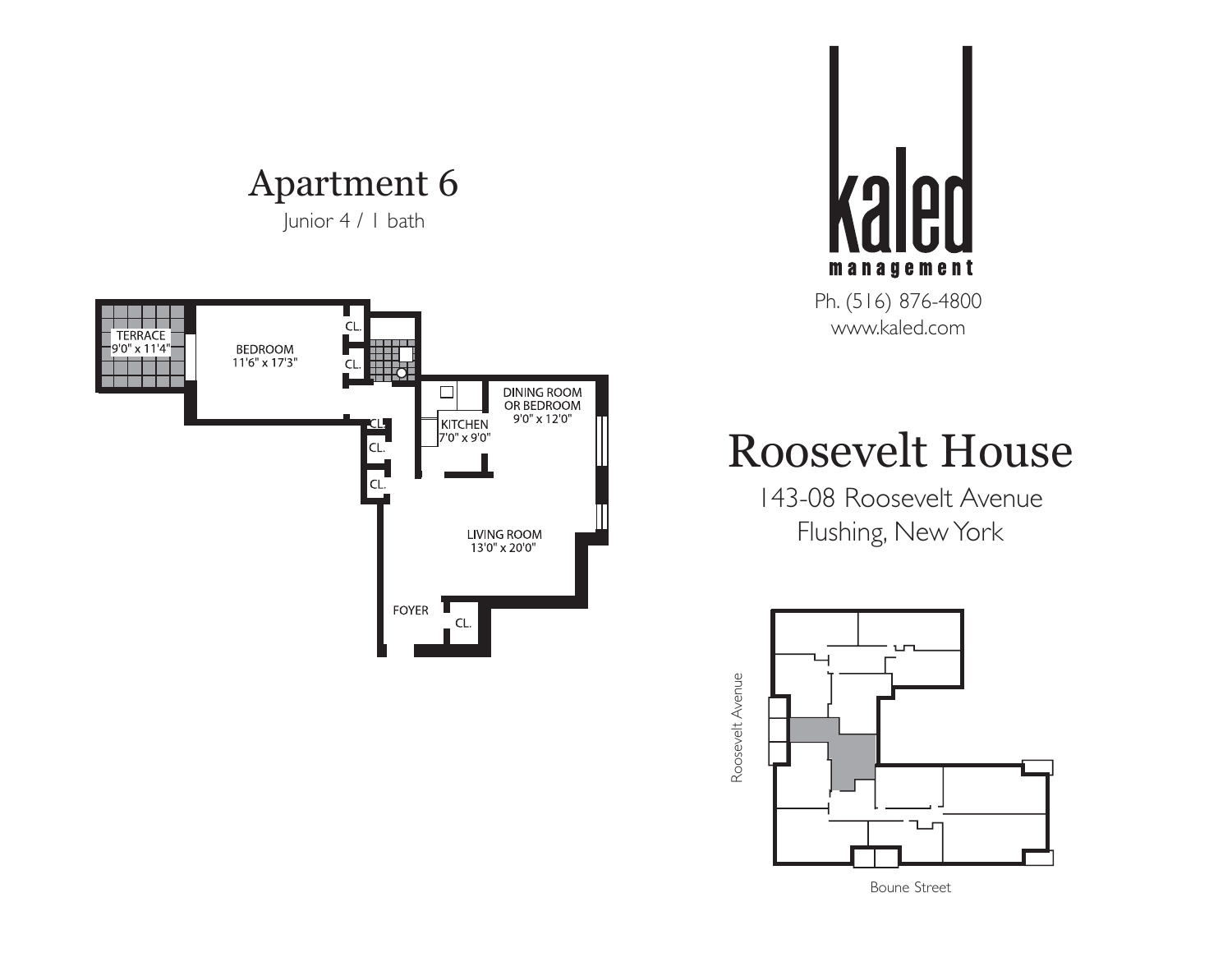Junior 4 / 1 bath





## Roosevelt House



Boune Street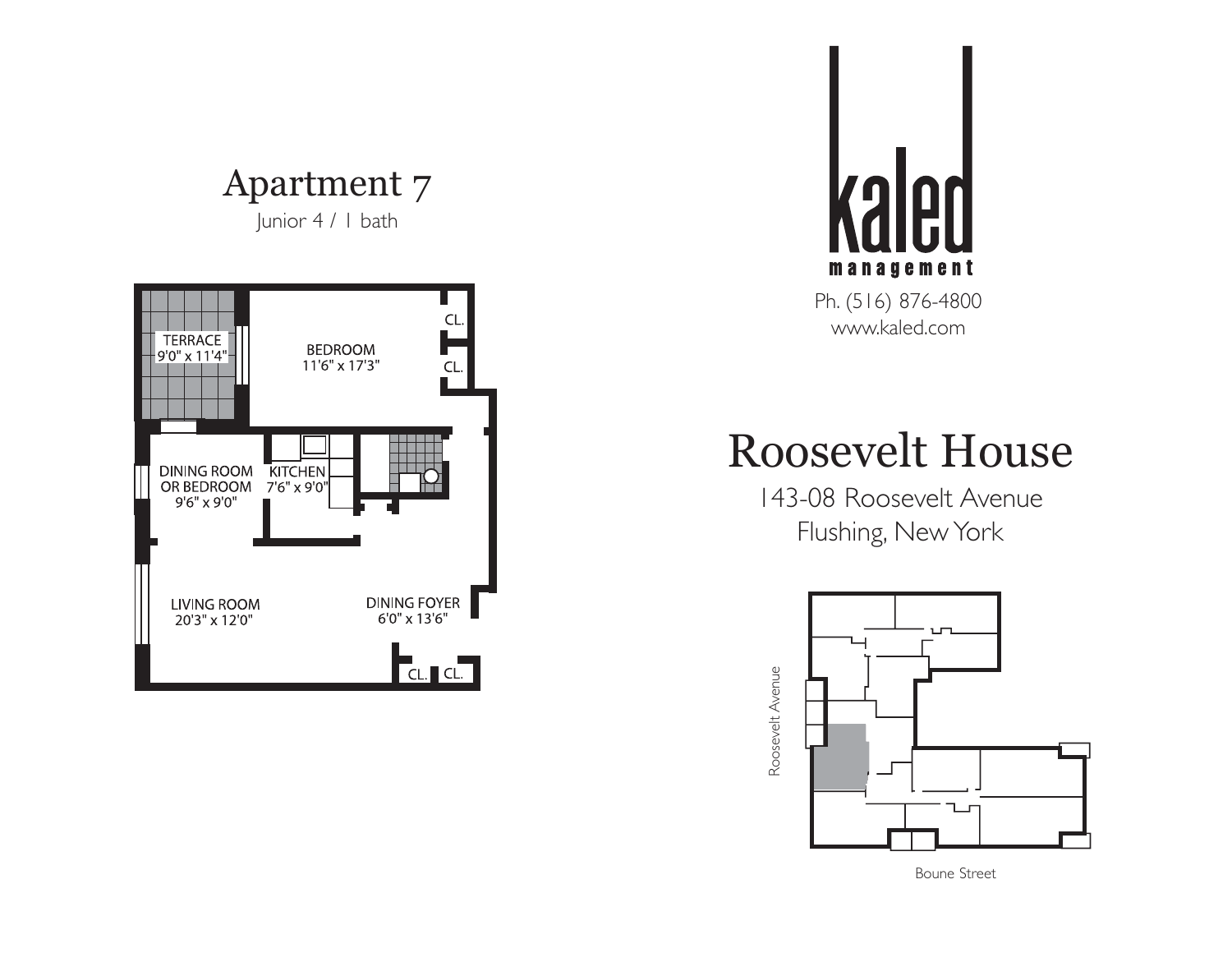2 bedroom / 2 bath





### Roosevelt House



Boune Street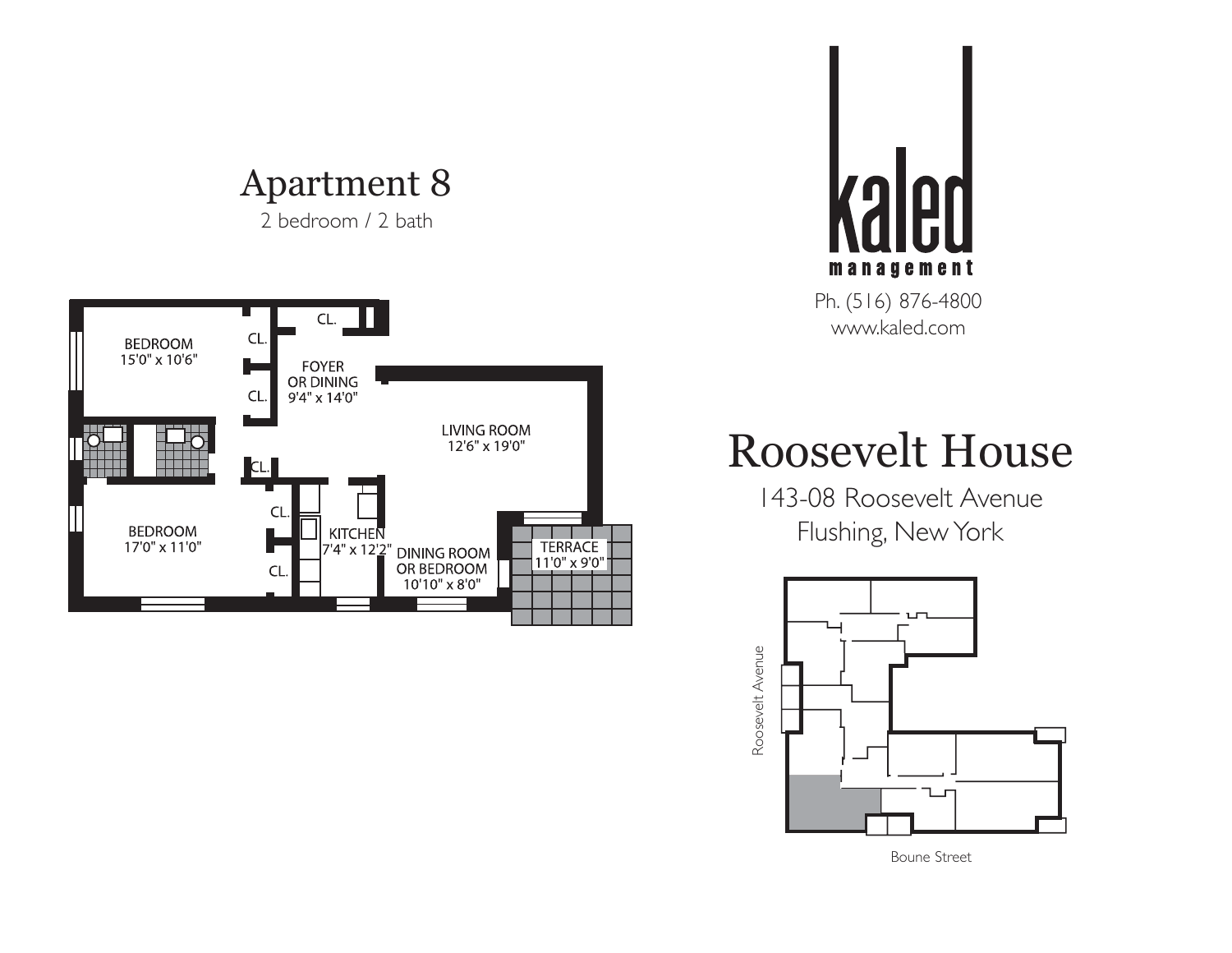1 bedroom / 1 bath





# Roosevelt House



Boune Street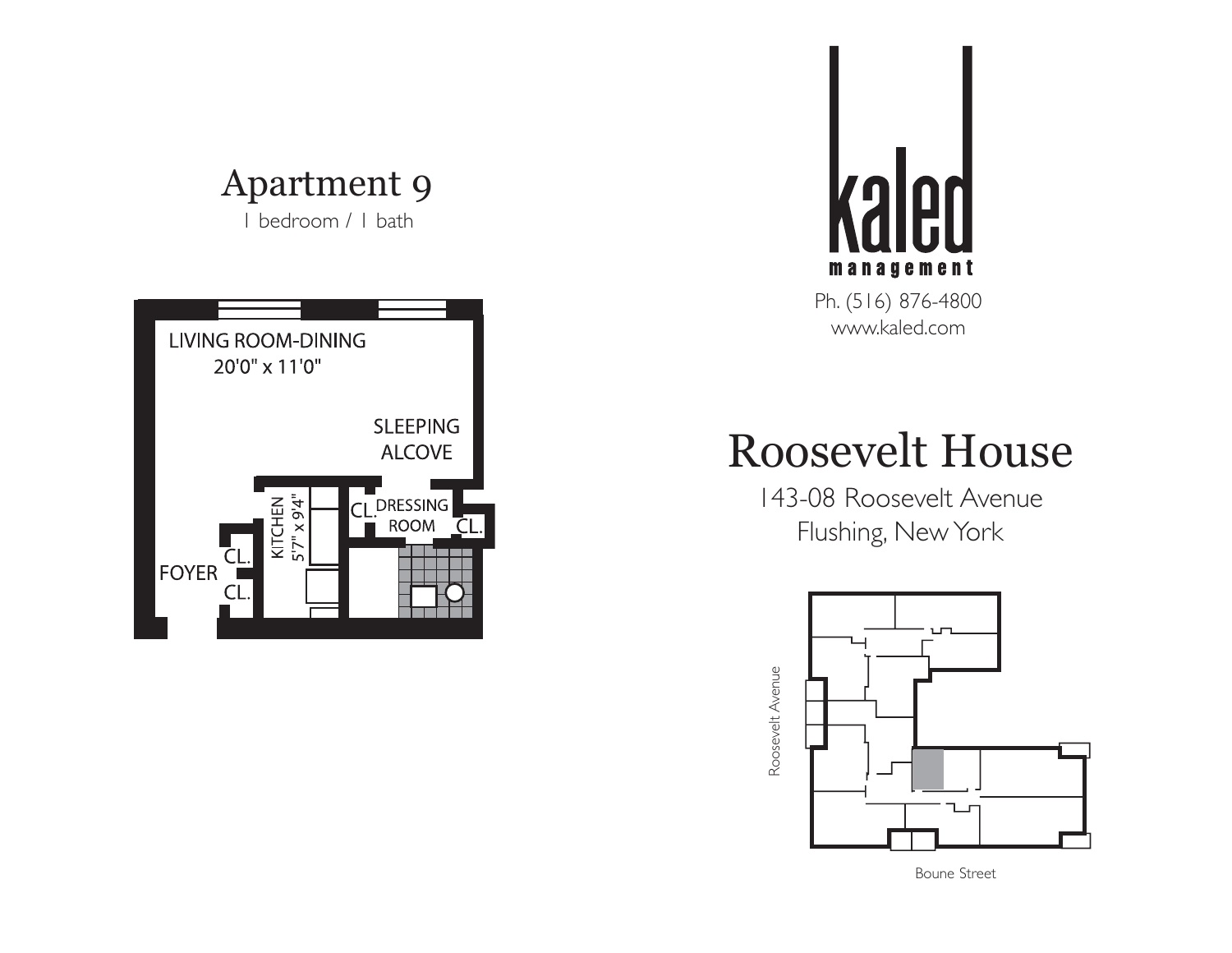1 bedroom / 1 bath





# Roosevelt House



Boune Street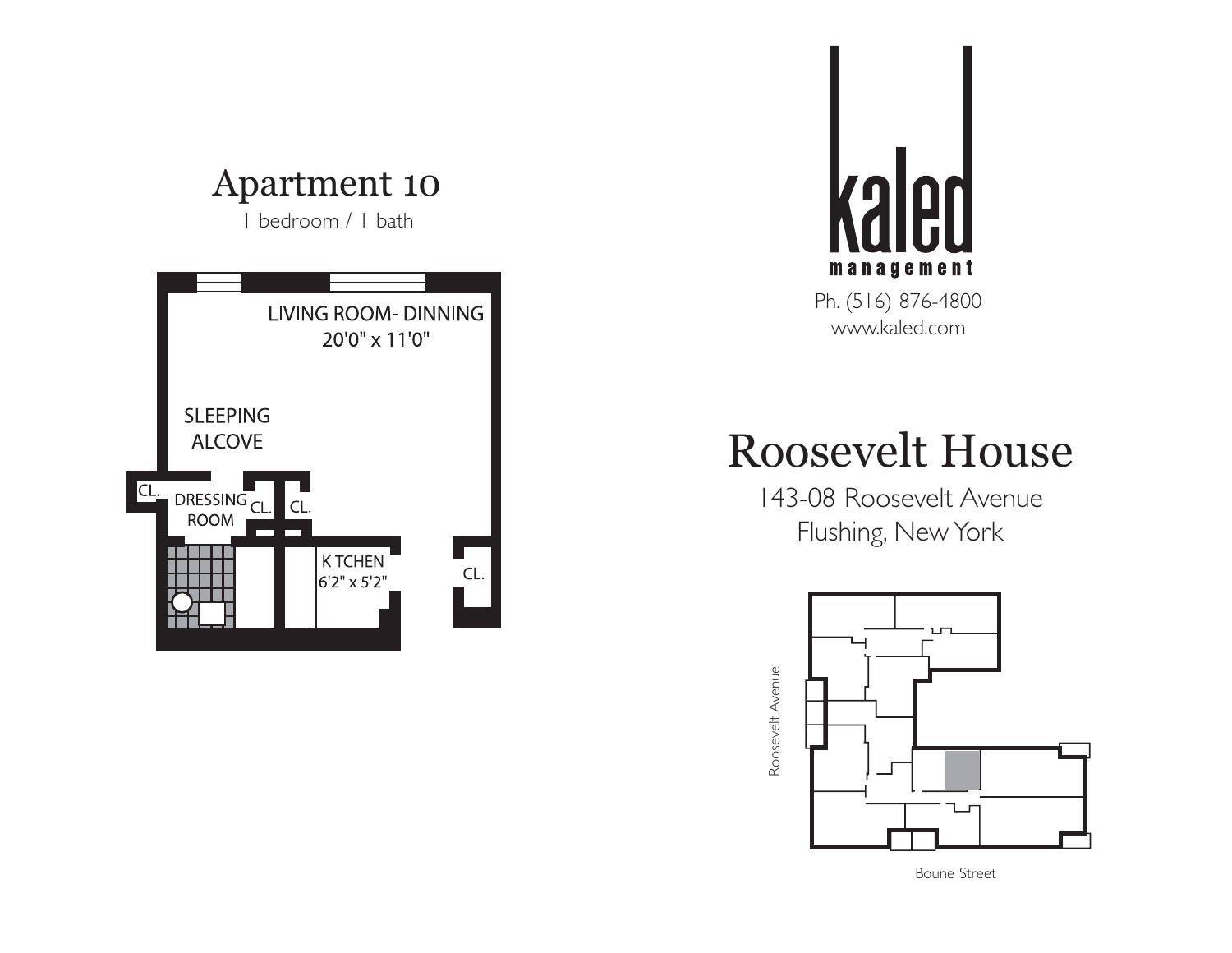2 bedroom / 2 bath





### **Roosevelt House**

143-08 Roosevelt Avenue Flushing, New York



**Boune Street**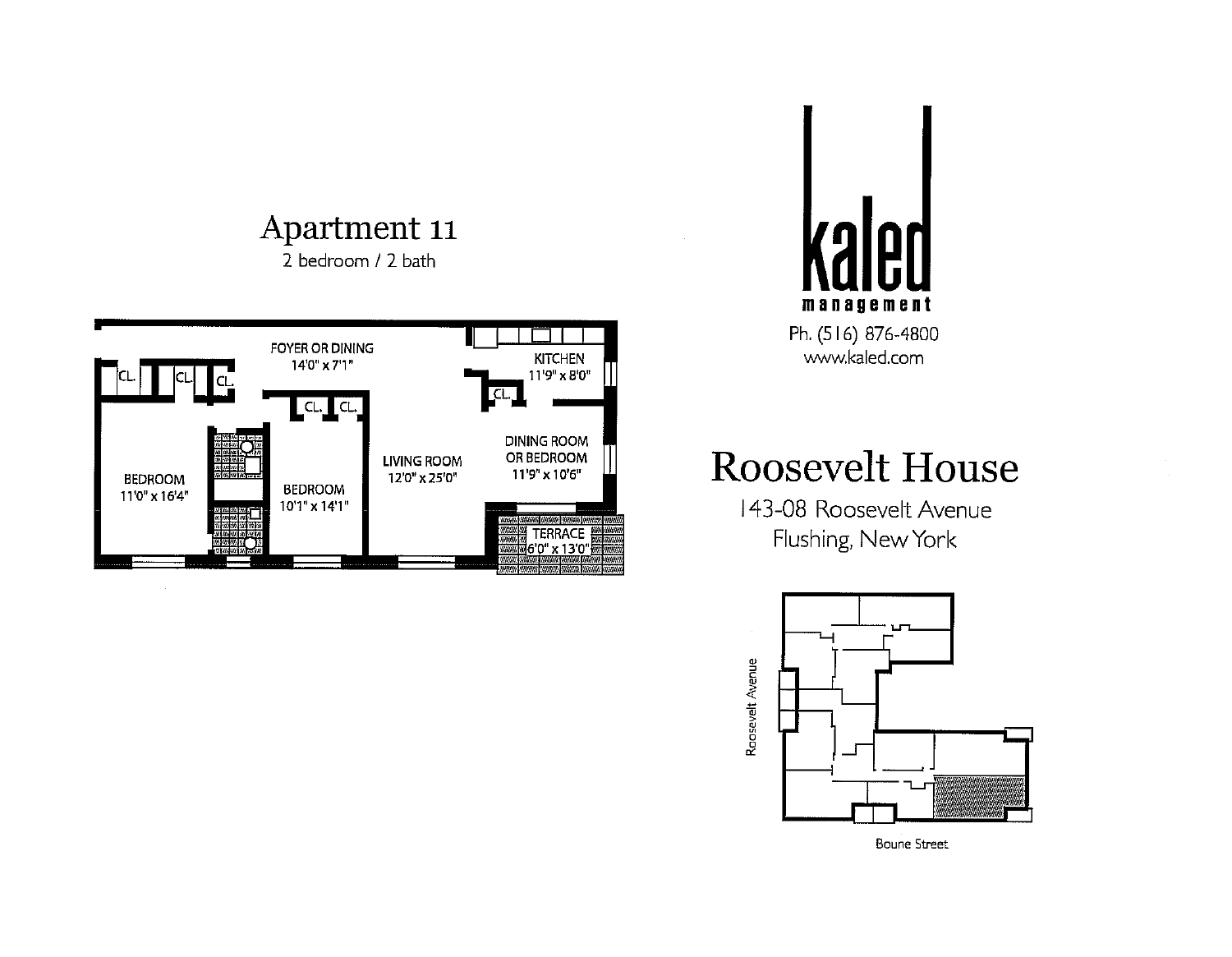



### **Roosevelt House**



**Boune Street**